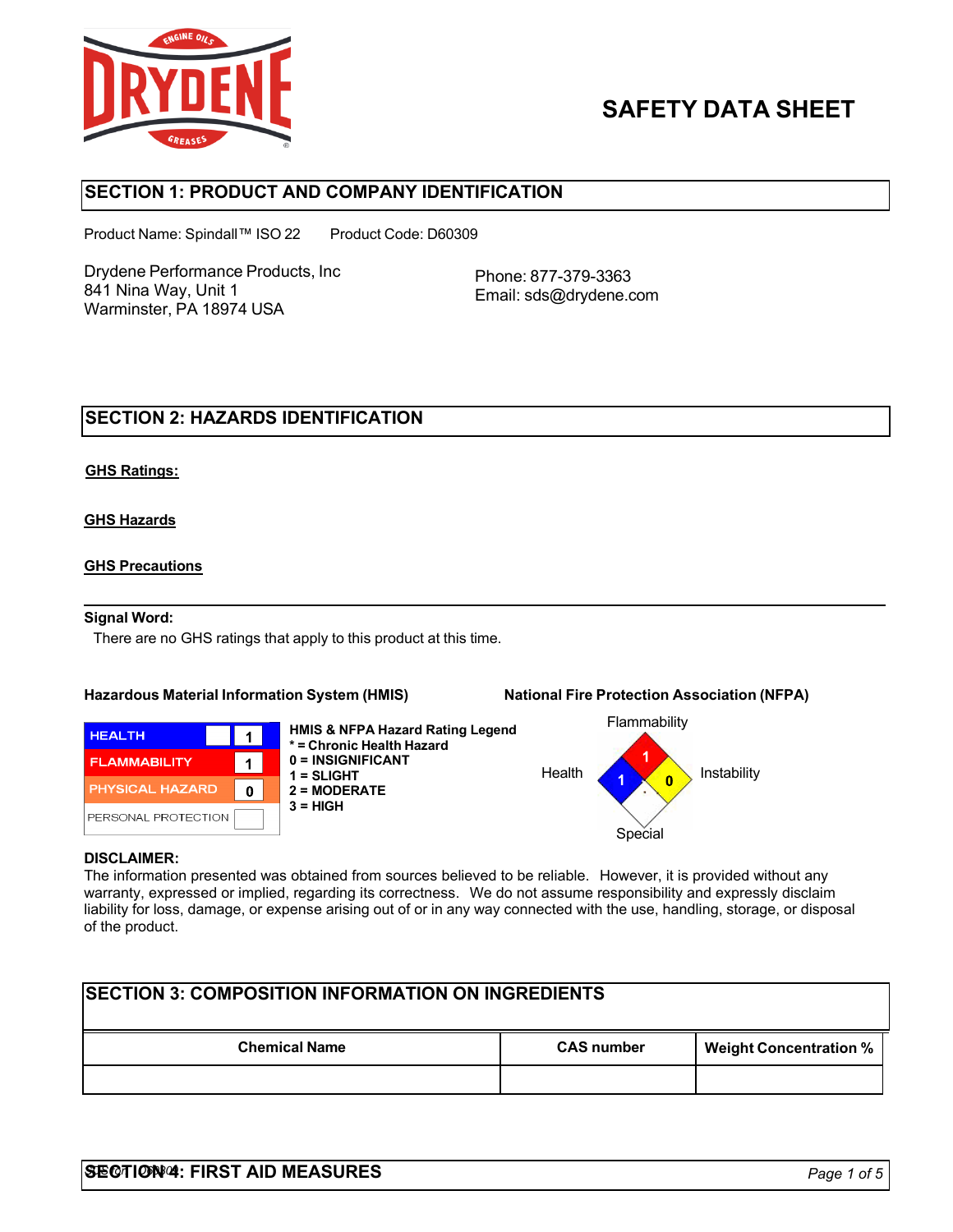#### **INHALATION:**

Remove to fresh air. In severe cases of overexposure, such as with a fire, administer oxygen and seek qualified medical attention.

### **EYE CONTACT:**

Flush with copious amounts of water for several minutes. If irritation persists, continue with water application. If, after 15 minutes, irritation continues, seek medical attention.

#### **SKIN CONTACT:**

Promptly wash skin with mild soap and water.

#### **INGESTION:**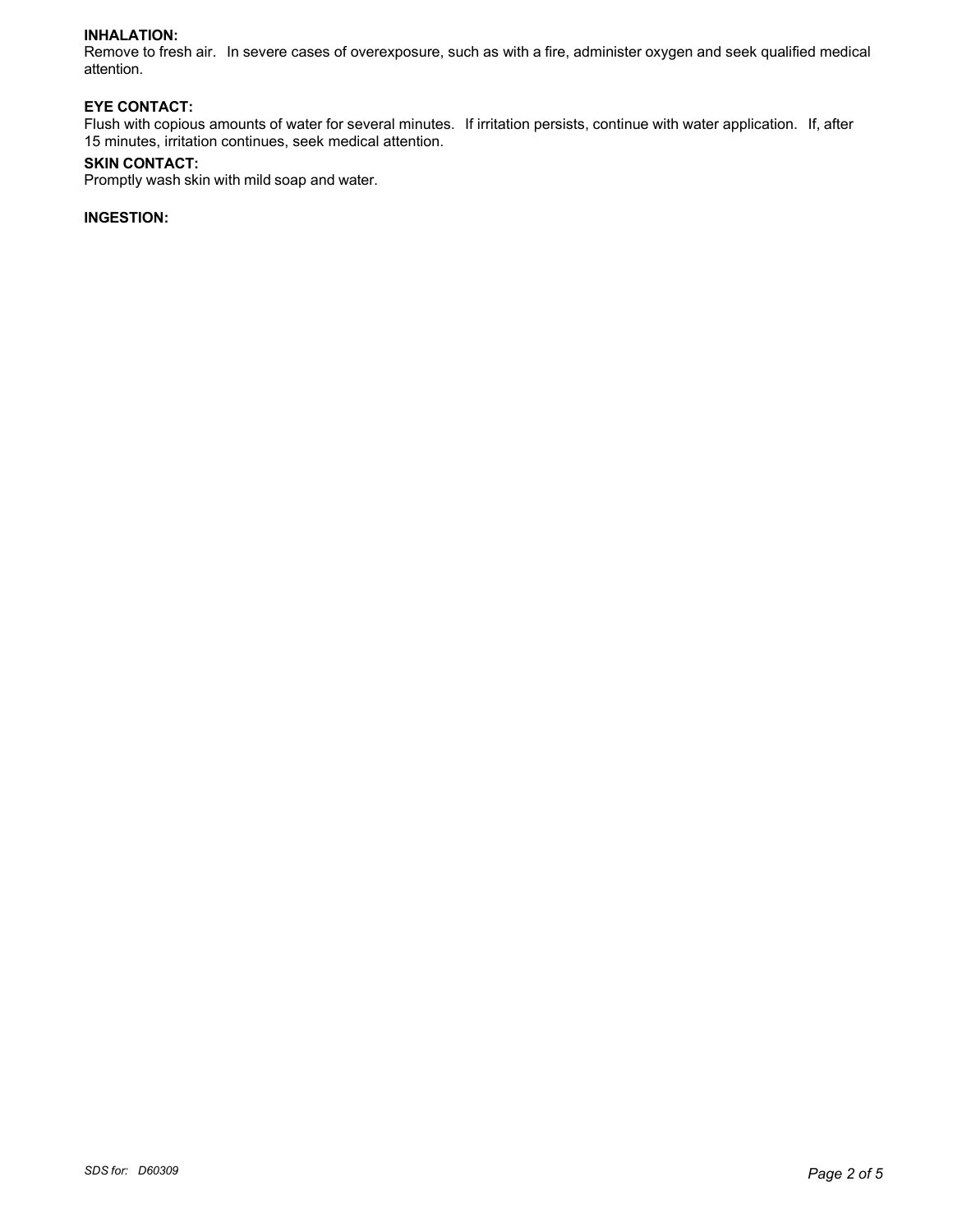Do not induce vomiting. Seek qualified medical attention. Small amounts, which may enter the mouth incidental to handling, may be rinsed out with water.

## **SECTION 5: FIRE FIGHTING MEASURES**

Flash Point: >201 C (>394 F) LEL: UEL:

### **EXTINGUISHING MEDIA:**

Foam, Carbon Dioxide, Dry Chemical, Water Fog **UNUSUAL FIRE AND EXPLOSION HAZARDS:** Water may spread the fire.

#### **HAZARDOUS DECOMPOSITION PRODUCTS:**

Oxides of Carbon, Nitrogen, Phosphorous, Zinc and Sulfur. Smoke, odorous and toxic fumes may form during incomplete combustion. High heat may also generate hydrogen sulfide and alkyl mercaptans.

#### **SPECIAL FIRE FIGHTING PROCEDURES:**

Water may spread the fire as oil can float on it. Water spray may be used to cool exposed containers.

#### **FIRE EQUIPMENT:**

Use of water for fire-fighting must be done with caution as water may actually spread the fire.

## **SECTION 6: ACCIDENTAL RELEASE MEASURES**

#### **SPILL OR LEAK PROCEDURES:**

Prevent spill from reaching any type of running or standing water, such as streams, sewers, well water and ponds.

#### **SMALL SPILLS:**

For small spills, wipe up or use absorbent to clean the spill area.

#### **LARGE SPILLS:**

For large spills, pump released material into recovery containers and then spread absorbent over the spill area to collect residuals.

## **SECTION 7: HANDLING AND STORAGE**

#### **HANDLING PRECAUTIONS:**

When handling, have appropriate safety equipment for the working conditions including eyewash. Do not pressurize, cut, weld, braze, solder, drill, or grind containers containing product residues.

#### **STORAGE REQUIREMENTS:**

Store in a sheltered area, away from temperature extremes in labeled containers. Keep away from heat, sparks, or flame. Avoid contact with eyes, skin, clothing, and shoes.

#### **REGULATORY REQUIREMENTS:**

Prevent spread of material to rivers or waterways.

### **SECTION 8: EXPOSURE CONTROL AND PERSONAL PROTECTION**

| Chemical Name / CAS No. | <b>OSHA Exposure Limits</b> | <b>ACGIH Exposure Limits</b> | <b>IOther Exposure Limits</b> |
|-------------------------|-----------------------------|------------------------------|-------------------------------|
|                         | Not Established             | Not Established              | Not Established               |

## **ENGINEERING CONTROLS:**

Good ventilation is desirable.

#### **VENTILATION:**

Sufficient to control mists below the operator exposure threshold limit of 5 mg/m3.

#### **WORK HYGIENIC PRACTICES:**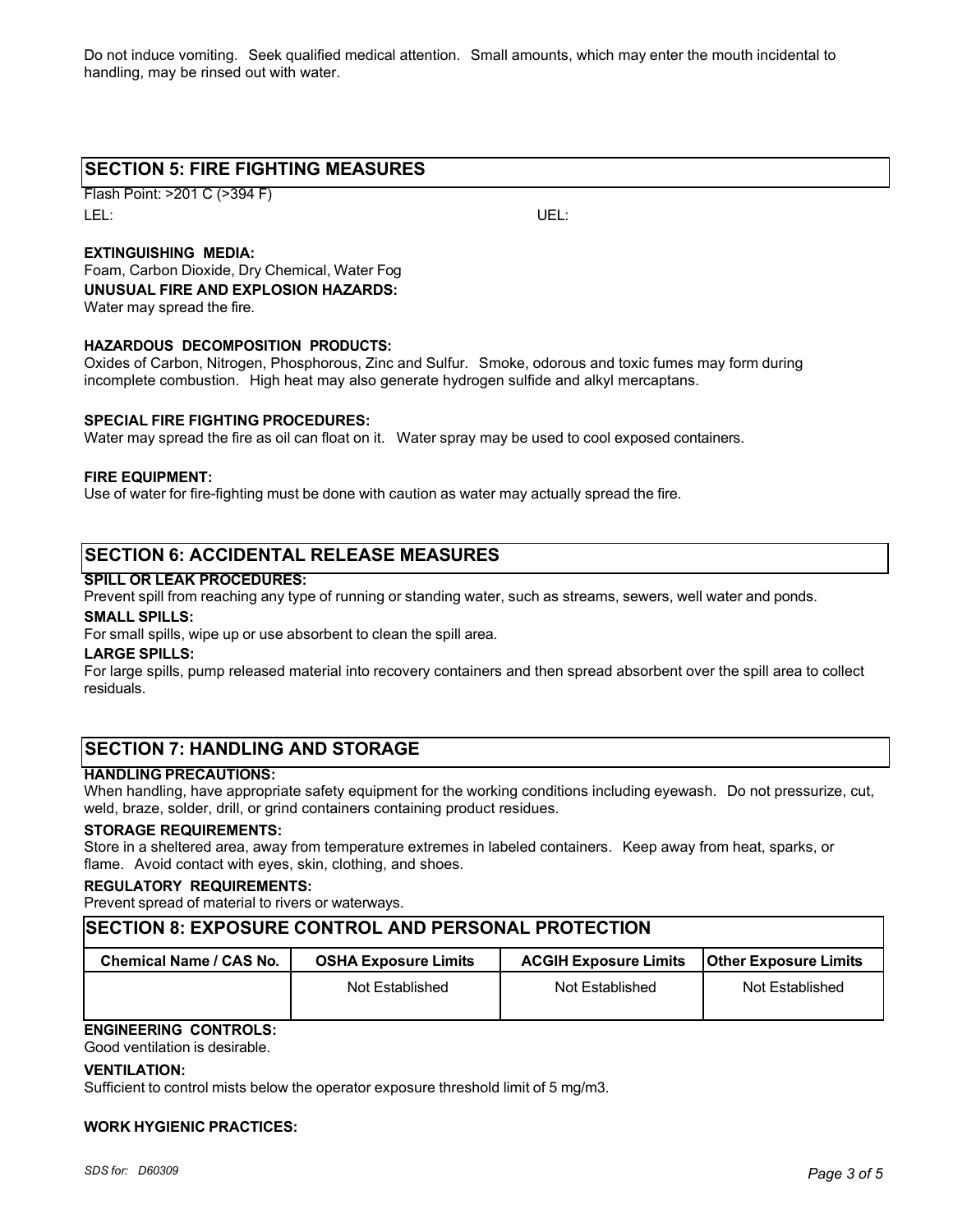Keep clean. Wash exposed skin areas with mild soap and water.

#### **PROTECTIVE GEAR:**

RESPIRATORY PROTECTION: Required if employee exposure exceeds threshold.

EYE PROTECTION: Where contact is likely, wear safety glasses.

SKIN PROTECTION: Gloves recommended when handling. Neoprene, nitrile, or PVC offers good protection.

#### **CONTAMINATED GEAR:**

Launder contaminated clothing before reuse. Discard of contaminated PPE that cannot be cleaned.

## **SECTION 9: PHYSICAL AND CHEMICAL PROPERTIES**

Physical and chemical properties are provided for safety, health and environmental considerations only and may not fully represent product specifications. Contact the supplier for additional information.

**Appearance:** Clear Amber **Vapor Pressure:** N/D **Vapor Density:** N/D **Specific Gravity:** 0.85 **Freezing point:** N/A **Boiling range:** N/D **Evaporation rate:** Nil **Explosive Limits:** N/D **Autoignition temperature:** N/D

**Odor:** Mild **Odor threshold:** N/A **pH:** N/A **Melting point:** N/A **Solubility:** Insoluble **Flash point:** >201 C, >394 F **Flammability:** N/A **Partition coefficient** N/A **(n-octanol/water): Decomposition temperature:** N/A **Lbs VOC/Gallon Less Water** N/A

## **SECTION 10: STABILITY AND REACTIVITY**

**Viscosity, cSt at 40C:** 22

### **CONDITIONS TO AVOID:**

Avoid temperature extremes, strong acids and oxidizing agents.

### **HAZARDOUS DECOMPOSITION OR BY-PRODUCTS:**

Hazardous polymerization will not occur.

## **SECTION 11: TOXICOLOGICAL INFORMATION**

### **Mixture Toxicity**

### **ROUTES OF ENTRY:**

Inhalation, Skin Contact, Eye Contact, Ingestion

### **CARCINOGENICITY:**

## **SECTION 12: ECOLOGICAL INFORMATION**

No data available

## **SECTION 13: DISPOSAL CONSIDERATIONS**

Contact waste hauler for recycling. Follow all Local, State, and Federal regulations.